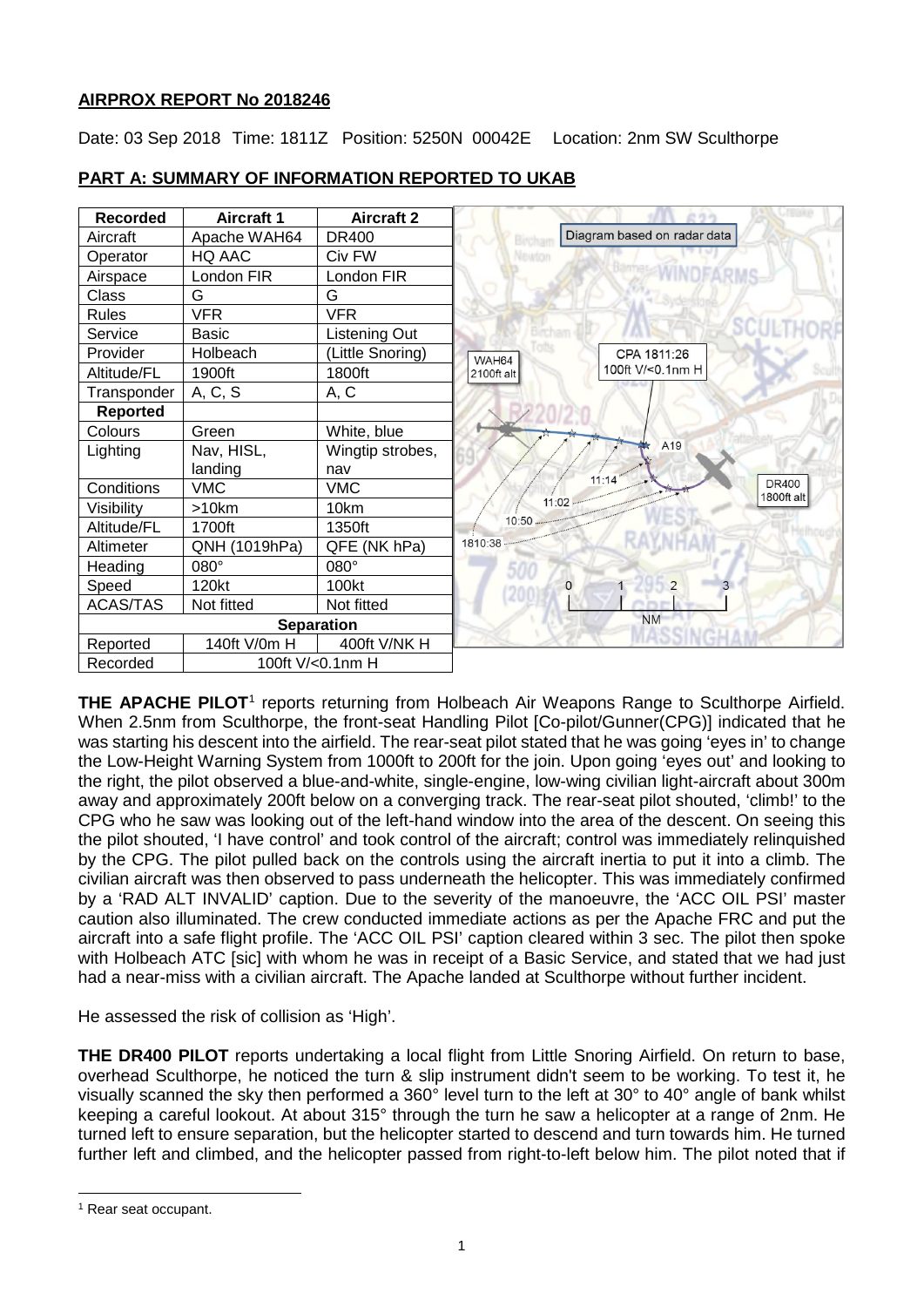the helicopter was behind him prior to him starting his turn then he would not have seen it and that at the 90° to 180° part of the turn his lookout would have been slightly impaired due to looking into the low, weak sun. The pilot commented that a NOTAM was scheduled for later that evening at Sculthorpe and wondered why the helicopter entered the NOTAM zone outside the published hours; he was not expecting traffic at that time. The pilot noted that Little Snoring Airfield was on the east boundary of the NOTAM zone and wondered why 'their control' was not monitoring the Little Snoring frequency, where they would have heard his calls. He also wondered why their radar didn't see him and keep the helicopter clear because he was transponding 7000 with Mode C.

He assessed the risk of collision as 'None'.

**THE HOLBEACH AIR WEAPONS RANGE CONTROLLER** reports giving a Basic Service to the Apache pilot whilst inbound to Sculthorpe when the Apache pilot asked if he had a transponder code for a single-engine light-aircraft he had just flown close to. The controller reported that he had no radar and would check the nearby radar units. Because RAF Marham were closed, he spoke to RAF Coningsby who reported there was a brief 7000 squawk near Sculthorpe. He also spoke to Norwich who were not working any aircraft in that vicinity. He reported this back to the Apache pilot via landline.

#### **Factual Background**

The weather at Marham was recorded as follows:

METAR EGYM 031850Z 06003KT CAVOK 17/12 Q1020 BLU= METAR EGYM 031750Z 03009KT CAVOK 19/13 Q1020 BLU=

#### **Analysis and Investigation**

#### **Military ATM**

The AH64 pilot was in receipt of a Basic Service from Holbeach Air Weapons Range (AWR), the DR400 was not in receipt of an Air Traffic Service. Holbeach AWR does not have any form of air surveillance system. Having been notified of the incident, the Holbeach AWR controller attempted to identify the light-aircraft by liaison with adjacent (surveillance-equipped) airfields but to no avail. Because Holbeach AWR does not have an air surveillance capability, and the DR400 was not on the same frequency as the AH64, there was nothing the Holbeach Controller could have done to prevent this incident from occurring.

#### **UKAB Secretariat**

The Apache and DR400 pilots shared an equal responsibility for collision avoidance and not to operate in such proximity to other aircraft as to create a collision hazard<sup>[2](#page-1-0)</sup>. If the incident geometry is considered as head-on or nearly so then both pilots were required to turn to the right<sup>[3](#page-1-1)</sup>. If the incident geometry is considered as converging then the Apache pilot was required to give way to the DR[4](#page-1-2)00 $4$ .

#### **Comments**

#### **JHC**

 $\overline{\phantom{a}}$ 

The crew planned and briefed this mission in accordance with extant procedures and guidance. Returning from a range serial and transiting to their exercise base, the crew encountered the civilian traffic whilst positioning for recovery. Although not equipped with a TAS system, the AH utilises the FCR (Fire-control radar) in Air to Air mode as a mitigation for MAC. In this case, the FCR did not alert the crew to the DR400. Had either the DR400 or the AH 64 crew been using an ATS from a

<span id="page-1-0"></span><sup>2</sup> SERA.3205 Proximity. MAA RA 2307 paragraphs 1 and 2.

<span id="page-1-1"></span><sup>3</sup> SERA.3210 Right-of-way (c)(1) Approaching head-on. MAA RA 2307 paragraph 13.

<span id="page-1-2"></span><sup>4</sup> SERA.3210 Right-of-way (c)(2) Converging. MAA RA 2307 paragraph 12.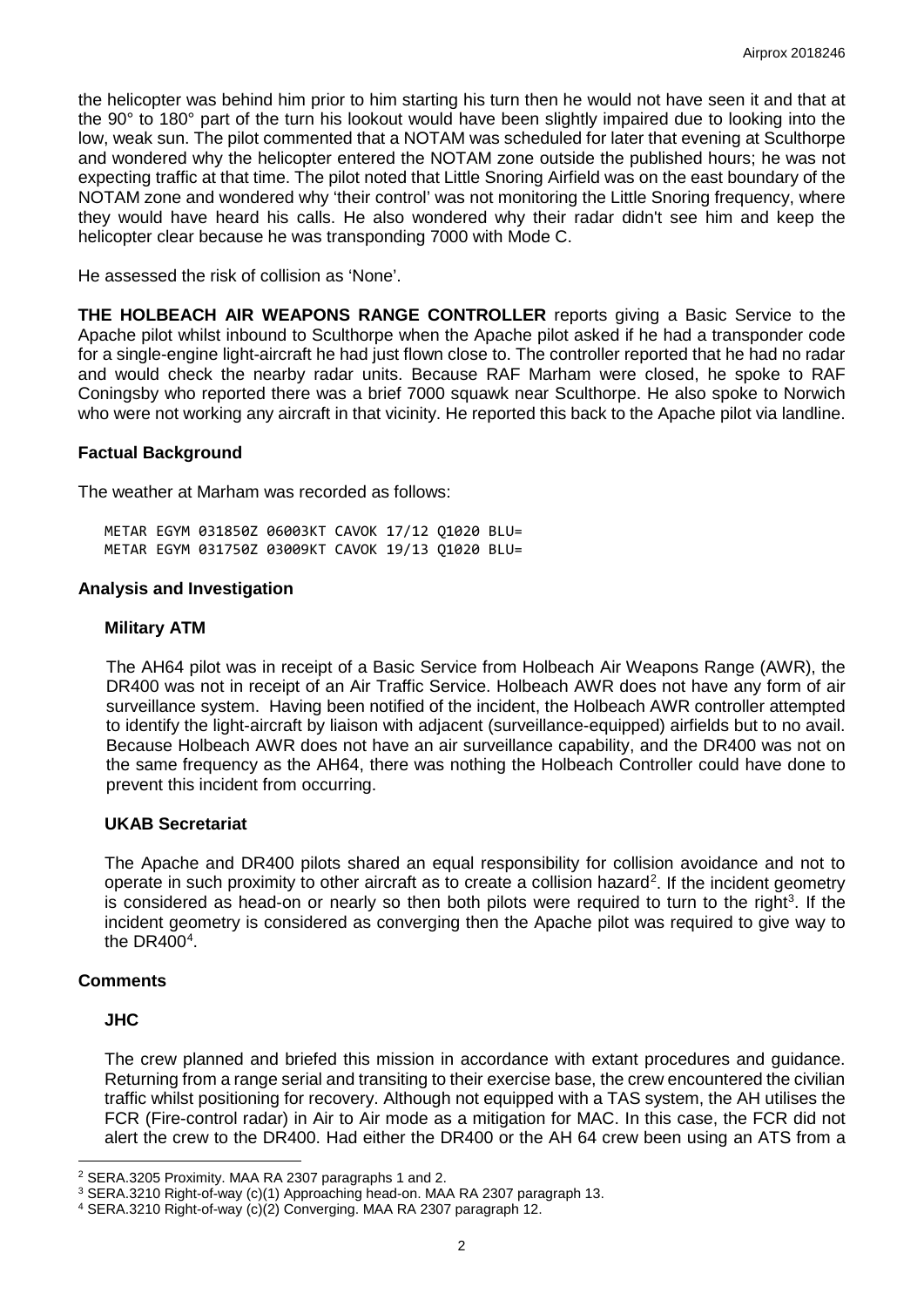radar-equipped provider, they may have received TI on each other. There is some doubt surrounding the nature of the DR400s track and the assessment of where the AH was in relation to this aircraft.

## **Summary**

An Airprox was reported when an Apache and a DR400 flew into proximity 2.5nm west of Sculthorpe at 1811hrs on Monday  $3<sup>rd</sup>$  September 2018. Both pilots were operating under VFR in VMC, the Apache pilot in receipt of a Basic Service from Holbeach Range and the DR400 pilot not in receipt of an ATS.

## **PART B: SUMMARY OF THE BOARD'S DISCUSSIONS**

Information available consisted of reports from both pilots, radar photographs/video recordings and a report from the range controller involved.

Members first discussed the DR400 pilot's report and noted that the information he provided did not correlate with the Apache pilot's or the radar picture. He had stated that he was in a left-hand turn, that he had turned further left on seeing the Apache, and that the Apache had passed below him. The radar picture showed him in a right-hand turn, albeit with a small jink to the left just before CPA, and that the Apache passed above. He had also stated that he saw the Apache at a range of 2nm, but had then seemingly passed in close proximity. Members discussed whether this was simply recollection error but felt that the DR400 pilot's narrative was so starkly contradicted by the radar picture that he had most likely reported a different sighting. As such, it was felt that the DR400 pilot had probably not seen the Apache. The Board also noted the comments made by the DR400 pilot regarding his expectations surrounding the exercise NOTAM. It was clear that he had expected there to be a controlling agency with a surveillance capability, and that there would be no traffic outside of the NOTAM'd times. These expectations were flawed in that there was no requirement for a NOTAM to be in place for aircraft to fly from Sculthorpe (the NOTAM simply highlighted times when Sculthorpe would formally be active) and pilots should not assume that activation of Sculthorpe would be accompanied by a controlling agency.

For his part, the Apache pilot was returning to his operating base and could not obtain a surveillancebased service because Marham was closed and Norwich radar coverage did not extend to the Apache's position. During the Board's discussion, it became apparent that although the Apache Fire Control Radar (FCR) was equipped with an air-to-air mode, it had not been successful in providing SA or MAC mitigation in this instance. The Board wondered to what degree the FCR was routinely effective in providing MAC mitigation against GA platforms, and whether a dedicated TAS would be a prudent measure with which to equip the Apache force. In the event, members noted that the CPG was naturally looking towards the landing area and the rear-pilot had seen the DR400 at a later stage than was ideal due to his conducting in-cockpit tasks.

Members agreed that the cause of the Airprox was a late sighting by the Apache pilot and probably a non-sighting by the DR400 pilot. The Board then discussed the risk, with some members of the opinion that the two aircraft had only missed each other by providence. However, after some discussion, it was agreed that, although late, the sighting by the Apache pilot had been sufficient to allow action that had materially increased separation, although the achieved separation had been such that safety had been much reduced below the norm.

## **PART C: ASSESSMENT OF CAUSE AND RISK**

Cause: A late sighting by the Apache pilot and probably a non-sighting by the DR400 pilot.

Degree of Risk: B.